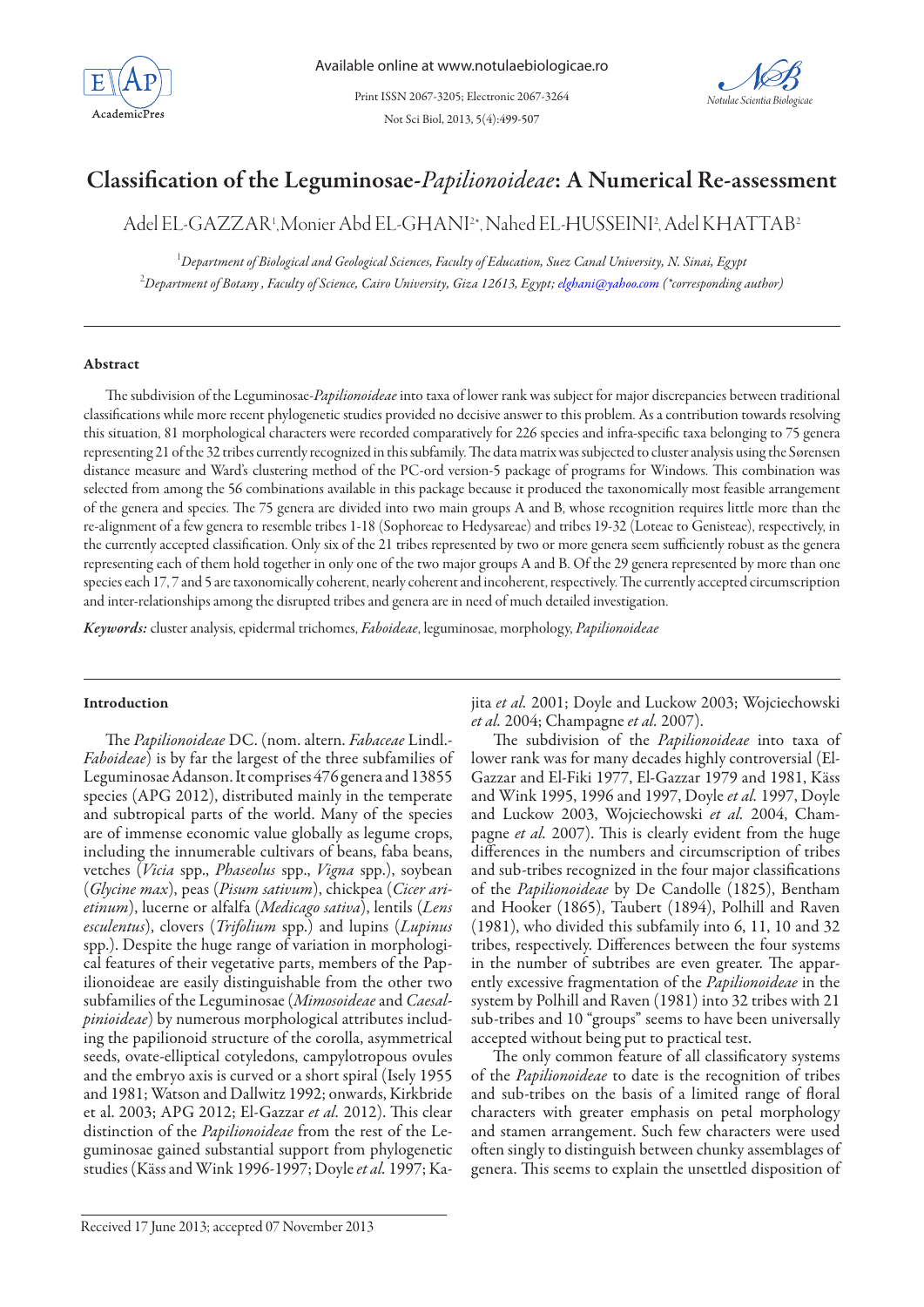#### 500

most genera in the tribes and subtribes recognized in different classifications. The different arrangements of genera within the *Papilionoideae* are so great that a study based on a wider range of the plants' characters seemed urgently needed.

The present study was embarked upon in an attempt to answer the question: to what extent would the currently accepted classification of the *Papilionoideae* by Polhill and Raven (1981) withstand the test of numerical analyses of a comprehensive set of characters recorded comparatively from a cosmopolitan sample of genera and species using a number of computer programs with varying degrees of mathematical sophistication and taxonomic efficiency?

## Material and methods

#### *The sample of taxa*

The present study was based on a cosmopolitan sample of 226 species and infra-specific taxa representing 75 genera of the *Papilionoideae*. This sample is necessarily small relative to the enormous size of the subfamily. However, it is fairly representative of the subfamily because: (a) it covers 21 of the 32 tribes and most of the sub-tribes in the currently accepted classification, (b) the genera are proportionately represented so that larger genera are represented by relatively larger numbers of species except in some relatively large genera (e.g. *Aspalathus*, *Eriosema*, *Mucuna* and *Ormosia*), and (c) it is geographically balanced in that all of the chief centers of distribution are proportionately catered for.

The number of fresh and herbarium specimens of individual species ranged between one and 35 with most of the species being represented by five-ten specimens each. The specimens are collected from some of the local botanic gardens (Orman Botanic Gardens in Giza, Alexandria University and Aswan) and the four major local herbaria (ALEX, CAID, CAI, CAIM; acronyms are according to Holmgren *et al.* (1990). Identification of the specimens was double checked using appropriate floras (Andrews 1952; Heywood and Ball 1968; Davis 1969; Zohary 1987; Boulos 1999 and 2009) and the online floras of China (Flora of China 2013), the Iberian Peninsula (Flora Iberica 2013) and Pakistan (Ali 2013). Identities were confirmed by matching with images of type and non-type material on various websites (e.g. www.aluka.org; www.tropicos. org, http://coldb.mnhn.fr; http://sweetgum.nybg.org). Nomenclature of all taxa was updated according to the two major online sources (www.tropicos.org; www.theplantlist.org).

## *Data analysis*

A list of 81 characters recorded comparatively for 226 species belonging to 75 genera is given in Tab. 1. The data matrix was subjected to cluster analysis using the package of classificatory programs PC-ord version 5 for windows

(McCune, 1997). It consists of seven distance measures and eight clustering (sorting or linkage) methods thus offering 56 possible hierarchical arrangements of the species. Pre-requisites of the program necessitated the abbreviation of names of taxa into only eight digits. Full valid names of taxa with their author citations and abbreviations are presented in Appendix 1.

Tab. 1. List of the 81 characters and their character-states recorded comparatively for 226 species of the Leguminosae-*Papilionoideae*  and used to build a system of classification of the subfamily

| 1.               | Plant: erect 1/ climbing 2/ prostrate 3                       |
|------------------|---------------------------------------------------------------|
| $\overline{2}$ . | Plant: herb $1/$ shrub $2/$ tree 3                            |
| 3.               | Lateral branches: spiny tipped 1/not spiny tipped 2           |
| 4.               | Spines on stem internodes: present 1/absent 2                 |
| 5.               | Leaf midrib: turned into spine 1/ not turned into spine 2     |
| 6.               | Stem: hairy 1/ glabrous 2                                     |
| 7.               | Stem: rough 1/smooth 2                                        |
| 8.               | Stem: winged 1/ not winged 2                                  |
| 9.               | Leaf-blade: simple 1/trifoliolate 2/ palmate 3/ pinnate 4     |
| 10.              | Leaves or leaflets: ovate 1/ oblong 2/ linear 3/ lanceolate 4 |
| 11.              | Leaf or leaflet apex: notched 1/ not notched 2                |
| 12.              | Leaf or leaflet base of lamina: notched 1/not notched 2       |
| 13.              | Leaf or leaflet margin: entire 1/ not entire 2                |
| 14.              | Leaves or leaflets: deciduous 1/ evergreen 2                  |
| 15.              | Leaves or leaflets: flat 1/at least some                      |
|                  | modified into tendrils 2                                      |
| 16.              | Upper surface of leaf or leaflet: hairy 1/ glabrous 2         |
| 17.              | Lower surface of leaf or leaflet: hairy 1/ glabrous 2         |
| 18.              | Lead width in cm                                              |
| 19.              | Leaf length in cm                                             |
| 20.              | Leaflet width in cm                                           |
| 21.              | Leaflet length in cm                                          |
| 22.              | Stipules: present 1/absent 2                                  |
| 23.              | Stipule margin: entire 1/ not entire 2                        |
| 24.              | Stipules: leafy 1/ not leaft 2                                |
| 25.              | Stipules: free 1/adnate 2                                     |
| 26.              | Stipule length in cm                                          |
| 27.              | Stipule width in cm                                           |
| 28.              | Inflorescence: raceme 1/ capitate 2/ umbel 3                  |
| 29.              | Petals: white 1/ not white                                    |
| 30.              | Inflorescence length in cm                                    |
| 31.              | Flower length in cm                                           |
| 32.              | Calyx length in cm                                            |
| 33.              | Calyx: number of veins                                        |
| 34.              | Calyx: persistent 1/ deciduous 2                              |
| 35.              | Calyx teeth: four 1/ five 2                                   |
| 36.              | Calyx teeth: equal 1/ unequal 2                               |
| 37.              | Eglandular hairs on calyx: present 1/ absent 2                |
| 38.              | Glandular hairs on calyx: present 1/ absent 2                 |
| 39.              | Margin of calyx teeth: feathery 1/ not feathery 2             |
| 40.              | Apex of standard: retuse 1/ obtuse-acute 2                    |
| 41.              | Color of vein in standard: same as blade 1/ different 2       |
| 42.              | Standard: clawed 1/ not clawed 2                              |
| 43.              | Standard: length in cm                                        |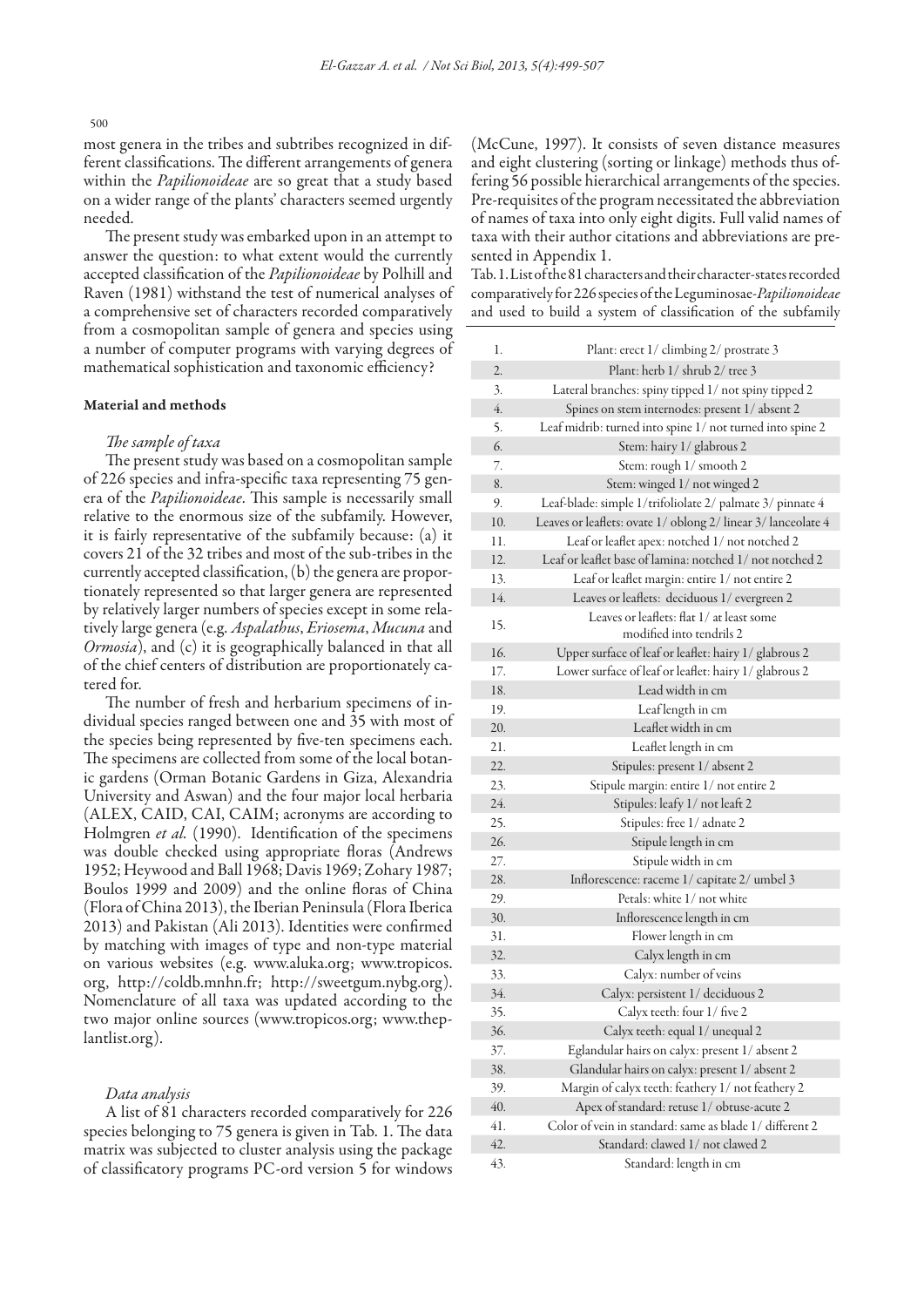| 44. | Standard: width in cm                                         |
|-----|---------------------------------------------------------------|
| 45. | Standard: hairy 1/ glabrous 2                                 |
| 46. | Apex of wings: retuse 1/ obtuse-acute 2                       |
| 47. | Wing margin: entire 1/ not entire 2                           |
| 48. | Color of veins in wing: same as blade 1/ different 2          |
| 49. | Wings: clawed 1/ not clawed 2                                 |
| 50. | Wing: length in cm                                            |
| 51. | Wing: maximum width in cm                                     |
| 52. | Wing sculpture or shrinks: present 1/ absent 2                |
| 53. | Apex of keel: retuse 1/ obtuse 2/ acute 3                     |
| 54. | Color of veins in keel: same as blade 1/ different 2          |
| 55. | Keel: clawed 1/ not clawed 2                                  |
| 56. | Keel: length in cm                                            |
| 57. | Keel: maximum width in cm                                     |
| 58. | Staminal arrangement: type one 1/type two 2                   |
| 59. | Stamen length in cm (incl. tube): 1.7 or more 1/1.2 or less 2 |
| 60. | Stamens: monadelphous 1/diadelphous 2                         |
| 61. | Anthers: globose 1/ elongate 2                                |
| 62. | Pod: length in cm                                             |
| 63. | Pod: width in cm                                              |
| 64. | Pod: curved 1/ straight 2/ helical 3                          |
| 65. | Pod: hairy 1/ glabrous 2                                      |
| 66. | Spines on pod: present 1/absent 2                             |
| 67. | Pod apex: rounded 1/ acute 2/ acuminate 3                     |
| 68. | Pod beak: straight 1/ curved 2                                |
| 69. | Pod: terete 1/ flattened 2                                    |
| 70. | Opposite margins of pod joint: similar 1/ dissimilar 2        |
| 71. | Opposite margins of pod joint: straight 1/ rounded 2          |
| 72. | Seed: length in cm                                            |
| 73. | Seed color: red 1/yellow 2/black 3                            |
| 74. | Seed surface: smooth 1/ corrugated 2                          |
| 75. | Glandular hairs on upper leaf surface: present 1/ absent 2    |
| 76. | Glandular hairs on lower leaf surface: present 1/absent 2     |
| 77. | Gland dots on leaves: present 1/ absent 2                     |
| 78. | Calcium oxalate crystals in leaves: present 1/ absent 2       |
| 79. | Cell walls of lower epidermis: wavy 1/ not wavy 2             |
| 80. | Cell walls of upper epidermis: wavy 1/ not wavy 2             |
| 81. | Stomata in upper epidermis: present 1/absent 2                |

Each of the resulting dendrograms has a certain % of chaining which is an expression of its clustering intensity. Low values of % chaining indicate a high clustering intensity of the dendrogram, and vice versa: the higher the clustering intensity, the more discrete (and taxonomically reliable) the groups in the dendrogram are. Comparison between the resulting dendrograms was carried out manually to select those which were closest to each other and to the currently accepted classification by Polhill and Raven (1981).

# Results

The 56 dendrograms were shortlisted into four with the least percentages of chaining. They were based on the following combinations of distance measures and clustering methods:

| Distance measure clustering method % chaining |        |      |
|-----------------------------------------------|--------|------|
| Sørensen                                      | Ward`s | 0.70 |
| <b>Relative Sørensen</b>                      | Ward's | 0.63 |
| Euclidean                                     | Ward's | 1.37 |
| Relative Euclidean Ward's                     |        | 1.00 |

A 'stopping level' was selected to produce basic groups in each of the four dendrograms and the species composition of the eight basic groups in the first dendrogram singled it out and favored its selection for further discussion. The lower reaches of each of groups 1-8 in Fig. 1 are shown in Fig. 2.



Fig. 1. Dendrogram based on the 81 characters listed in Tab. 1, recorded comparatively for 226 species of the Leguminosae-Papilionoideae, and analyzed by the Sørensen distance measure and Ward`s clustering method. The % chaining is 0.7

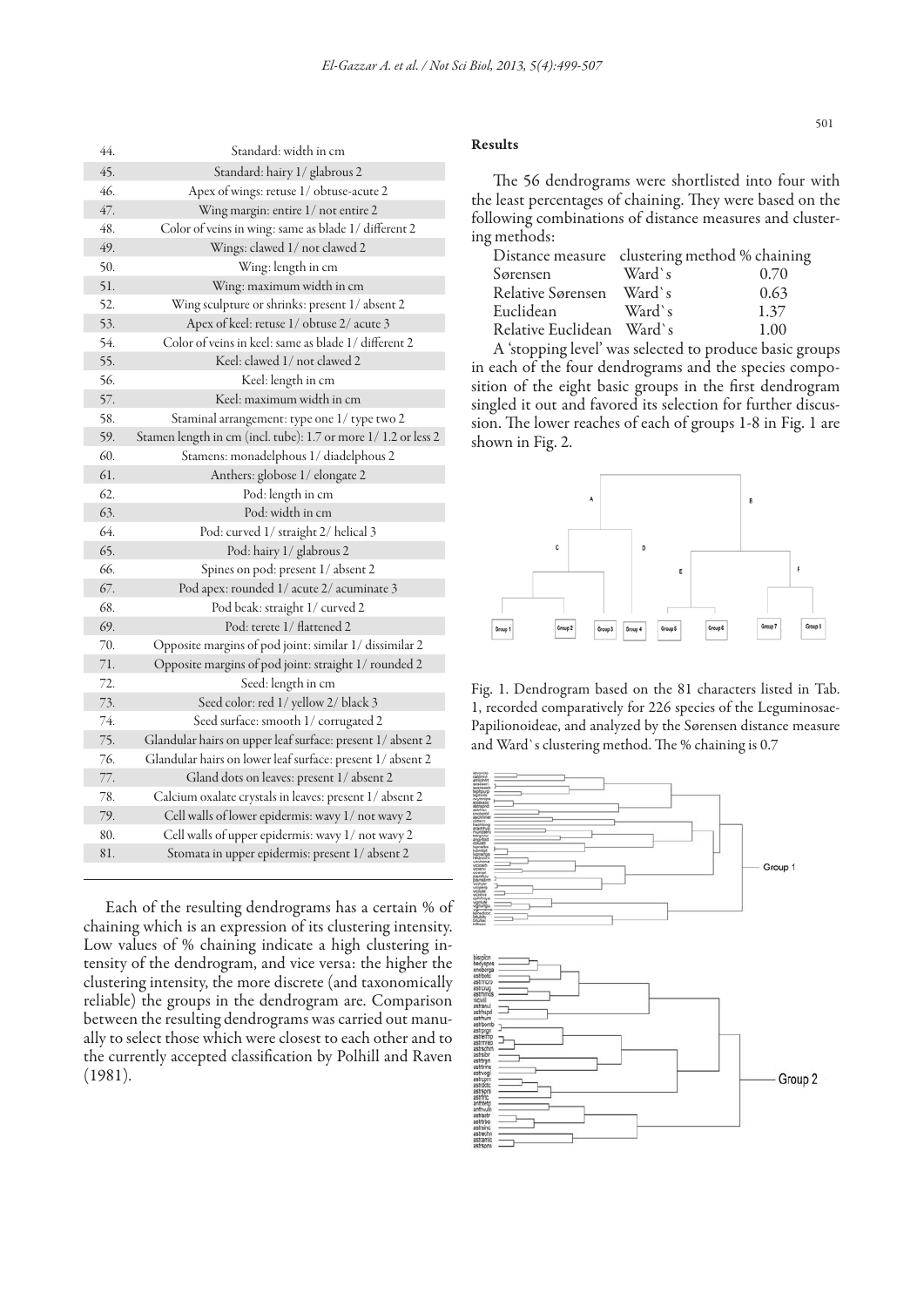

Fig. 2. The genera and species of groups 1-8 in Fig. 1. Names of taxa are abbreviated according to the list in the Appendix

# Discussion

#### *The present arrangement*

The groups and sub-groups of genera and species displayed in Figs. 1 and 2 are by no means intended as a formal classification of the *Papilionoideae* and will not be given any scientific names. They are merely a preliminary framework expressing the phyletic relationships between the genera included in the present study in terms of the recorded characters. It is open for future improvement by the addition of taxa and/or characters. The choice of the hierarchical level leading to the recognition of the eight basic groups in the present study remains highly subjective. For instance, if this stopping level was lowered slightly than the eight-group level so that the relatively large group A.C.1 is divided into four smaller and taxonomically meaningful sub-groups, other seemingly intact groups as B.E.5 and B.E.6 would have been unnecessarily fragmented.

## *Comparison with the accepted classification*

Although the traditional classifications of the P*apilionoideae* have the advantage of being comprehensive and cover the entire generic content of the subfamily known at the time of their establishment, the majority of groupings recognized in them are based on single characters of the flowers and pods. On the other hand, the present study is based on a much smaller sample of genera and species but with a much wider range of the variation in vegetative and floral morphology. In view of this basic difference, it is to be expected that the groupings in the present study would diverge to some extent from those in any of the traditional classifications. This is clearly evident from Tab. 2 where the agreements and disagreements between groups A and B and their eight sub-groups in Figs. 1 and 2 and Tab. 2 and the classification proposed by Polhill and Raven (1981) may be summed up in the following:

1. The sequence of tribes 1-32 in Polhill and Raven's (1981) classification seems taxonomically meaningful in terms of the two major groups A and B in Tab. 2. Thus, the great majority of genera belonging to tribes 2-18 (*Sophoreae* to *Hedysareae*) fall in group A, whereas most of the genera representing tribes 19-32 (*Loteae* to *Genisteae*; shaded in Tab. 2) appear in group B. It seems that the recognition of groups A and B requires only the re-allocation of some genera to coincide with the sequential arrangement of traditional tribes and that a major division within the *Papilionoideae* is worthy of further investigation.

2. Only six of the 32 tribes represented by two or more genera in the present study seem coherent as their genera hold together in either group A or group B. They are the *Sophoreae* (3 genera), *Robinieae* (2 genera), *Desmodieae* (2 genera) and *Aeschynomeneae* (2 genera) in group A, and the *Crotalarieae* (2 genera) and *Trifolieae* (5 genera) in group B. The nearly coherent tribes include the *Phaseoleae* (10 genera), *Tephrosieae* (5 genera), *Vicieae* (5 genera) and *Galegeae* (8 genera) in group A, and the *Coronilleae*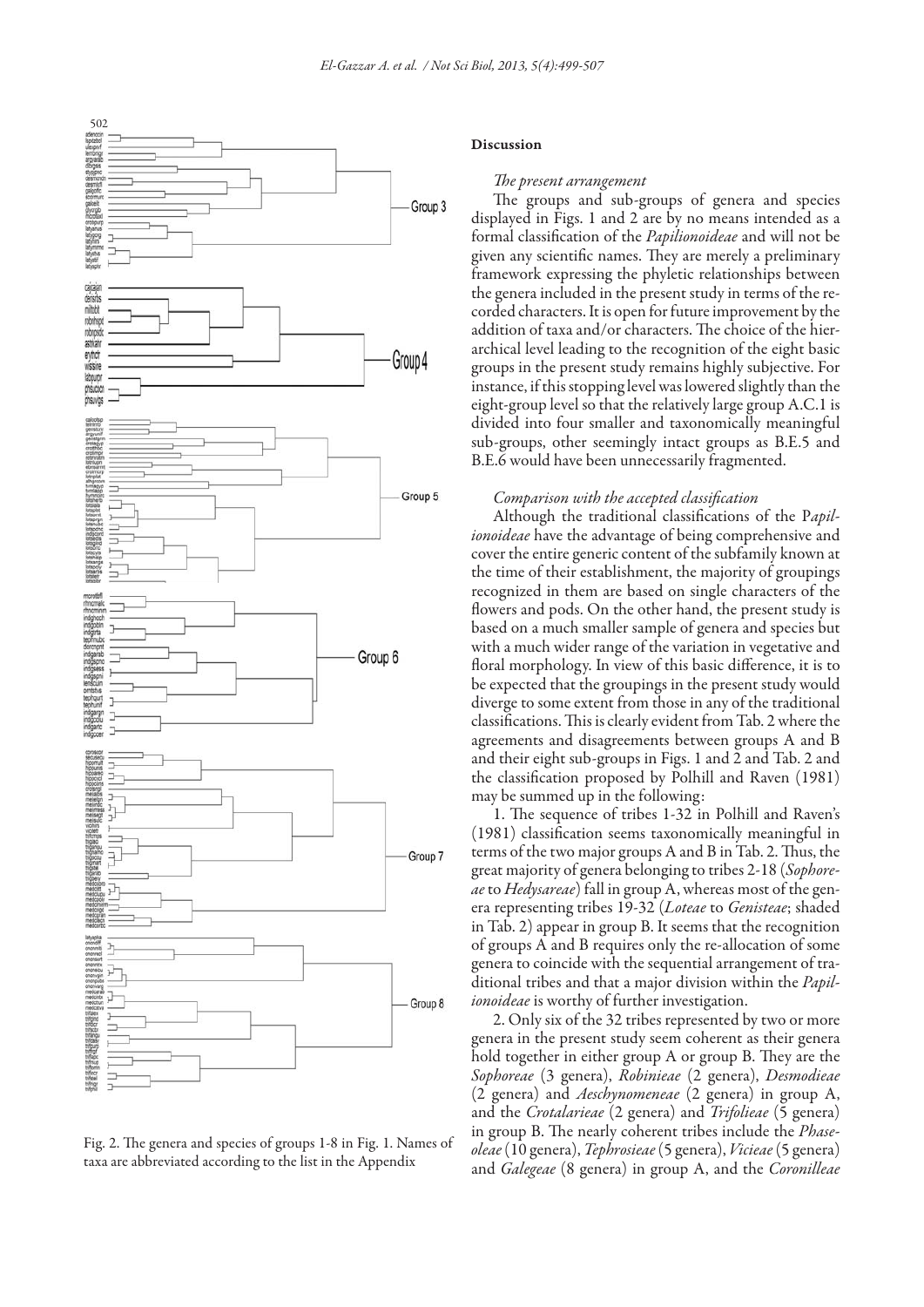(5 genera) in group B. The placement of *Rhynchosia* in *Phaseoleae*, *Alhagi* in *Galegeae* and *Scorpurus* in *Coronilleae* seems questionable. Each of the *Genisteae* (9 genera) and *Loteae* (5 genera) is almost equally divided between the two major groups A and B.

Tab. 2. Comparison between the distribution of 75 genera of the Papilionoideae among groups 1-8 in the arrangements presented in Figs. 1 and 2, and the tribes recognized by Polhill and Raven (1981). Numbers of species are given in parentheses. Genera belonging to Group B are shaded. Genera treated by Polhill and Raven (1981) as sections of other genera are asterisked

|    | Tribes(Polhill<br>& Raven, 1981) | Genera<br>(no of species)     | Groups<br>in Figs<br>1 and 2 |
|----|----------------------------------|-------------------------------|------------------------------|
|    |                                  | Baphia $(1/1)$                | A.C.1                        |
| 2  | Sophoreae                        | Calpurnia (1/1)               | A.C.1                        |
|    |                                  | Styphnolobium (1; ~ Sophora)* | A.C.3                        |
| 4  | Dalbergieae                      | Dalbergia (1/1)               | A.C.3                        |
| 5  | Abreae                           | Abrus $(1/1)$                 | A.C.1                        |
|    |                                  | Tephrosia (2/5)               | A.C.1                        |
|    |                                  | Tephrosia (3/5)               | <b>B.E.6</b>                 |
| 6  |                                  | Mundulea (1/1)                | A.C.1                        |
|    | Tephrosieae                      | Milletia $(1/1)$              | A.D.4                        |
|    |                                  | Derris(1/1)                   | A.D.4                        |
|    |                                  | Wisteria $(1/1)$              | A.D.4                        |
| 7  | Robinieae                        | Sesbania (2/2)                | A.C.1                        |
|    | (Sesbanieae)                     | Robinia (2/2)                 | A.D.4                        |
| 8  | Indigofereae                     | Indigofera (1/12)             | B.E.5                        |
|    |                                  | Indigofera (11/12)            | <b>B.E.6</b>                 |
|    |                                  | Desmodium (2/2)               | A.C.3                        |
| 9  | Desmodieae                       | Lespedeza (1/1)               | A.C.3                        |
|    |                                  | Ophrestia (1/1)               | A.C.1                        |
|    |                                  | Kennedia (1/1)                | A.C.1                        |
|    |                                  | Clitoria $(1/1)$              | A.C.1                        |
|    |                                  | Vigna $(3/3)$                 | A.C.1                        |
|    |                                  | Galactea (1/1)                | A.C.3                        |
| 10 | Phaseoleae                       | Macrotyloma (1/2)             | A.C.3                        |
|    |                                  | Macrotyloma (1/2)             | <b>B.E.6</b>                 |
|    |                                  | Cajanus $(1/1)$               | A.D.4                        |
|    |                                  | Erythrina $(1/1)$             | A.D.4                        |
|    |                                  | Phaseolus $(2/2)$             | A.D.4                        |
|    |                                  | Rhynchosia (2/2)              | <b>B.E.6</b>                 |
| 11 | Psoraleeae                       | Bituminaria (2/2)             | A.C.1                        |
| 12 | Amorpheae                        | Amorpha (1/1)                 | A.C.1                        |
| 14 | Aeschynomeneae<br>Phaseoleae     | Aeschynomene (1/1)            | A.C.1                        |
|    |                                  | Arachis $(1/1)$               | A.C.1                        |
|    |                                  | Ophrestia (1/1)               | A.C.1                        |
|    |                                  | Kennedia (1/1)                | A.C.1                        |
| 10 |                                  | Clitoria $(1/1)$              | A.C.1                        |
|    |                                  | Vigna $(3/3)$                 | A.C.1                        |
|    |                                  | Galactea (1/1)                | A.C.3                        |

|    |                | Macrotyloma (1/2)                 | A.C.3        |
|----|----------------|-----------------------------------|--------------|
|    |                | Macrotyloma (1/2)                 | <b>B.E.6</b> |
|    |                | Cajanus $(1/1)$                   | A.D.4        |
|    |                | Erythrina $(1/1)$                 | A.D.4        |
|    |                | Phaseolus $(2/2)$                 | A.D.4        |
|    |                | Rhynchosia (2/2)                  | <b>B.E.6</b> |
| 11 | Psoraleeae     | Bituminaria $(2/2)$               | A.C.1        |
| 12 | Amorpheae      | Amorpha (1/1)                     | A.C.1        |
|    |                | Aeschynomene $(1/1)$              | A.C.1        |
| 14 | Aeschynomeneae | Arachis (1/1)                     | A.C.1        |
|    |                | Colutea $(1/1)$                   | A.C.1        |
|    |                | Oxytropis $(1/1)$                 | A.C.1        |
|    |                | Spiesia $(1, \sim$ Oxytropis)*    | A.C.1        |
|    |                | Astragalus (1/29)                 | A.C.1        |
|    |                | Astragalus (26/29)                | A.C.2        |
| 16 | Galegeae       | Astragalus (2/29)                 | A.D.4        |
|    |                | Biserrula $(1/1)$                 | A.C.2        |
|    |                | Galega $(1/1)$                    | A.C.3        |
|    |                | Glycyrrhiza (1/1)                 | A.C.3        |
|    |                | Alhagi $(1/1)$                    | <b>B.E.5</b> |
|    |                | Hedysarum $(1/2)$                 | A.C.1        |
|    |                | Hedysarum $(1/2)$                 | A.C.2        |
|    |                | Onobrychis (1/2)                  | A.C.1        |
| 18 | Hedysareae     | Onobrychis (1/2)                  | A.C.2        |
|    |                | Ebenus $(1/1)$                    | <b>B.E.5</b> |
|    |                | Taverniera (2/2)                  | B.E.5        |
|    |                | Tetragonolobus $(1/1)$            | A.C.1        |
|    |                | Anthyllis (2/2)                   | A.C.2        |
| 19 | Loteae         | Hymenocarpus $(1/1)$              | <b>B.E.5</b> |
|    |                | Lotus (18/18)                     | B.E.5        |
|    |                | Dorycnium $(1; \sim$ Lotus)*      | <b>B.E.6</b> |
|    |                | Scorpurus $(1/1)$                 | A.C.3        |
|    |                | Ornithopus (1/1)                  | <b>B.E.6</b> |
| 20 | Coronilleae    | Coronilla (1/1)                   | <b>B.F.7</b> |
|    |                | Hippocrepis (5/5)                 | <b>B.F.7</b> |
|    |                | Securigera (1/1)                  | <b>B.F.7</b> |
|    |                | Vicia $(7/10)$                    | A.C.I        |
|    |                | Vicia $(1/10)$                    | A.C.2        |
|    | Vicieae        | Vicia $(2/10)$                    | <b>B.F.7</b> |
| 21 |                | Pisum $(2/2)$                     | A.C.1        |
|    |                | Orobus $(1; \sim \text{Vicia})^*$ | A.C.3        |
|    |                | Lathyrus (7/8)                    | A.C.3        |
|    |                | Lathyrus $(1/8)$                  | <b>B.F.8</b> |
|    |                | Lens $(1/1)$                      | B.E.6        |
| 22 | Cicereae       | Cicer(1/1)                        | A.C.1        |
|    | Trifolieae     | Melilotus $(6/6)$                 | B.F.7        |
|    |                | Trigonella (8/8)                  | <b>B.F.7</b> |
|    |                | Ononis (9/9)                      | <b>B.F.8</b> |
| 23 |                | Trifolium $(15/17)$               | <b>B.F.8</b> |
|    |                | Trifolium $(1/17)$                | <b>B.F.7</b> |
|    |                | Trifolium $(1/17)$                | A.C.1        |
|    |                | Medicago (9/13)                   | <b>B.F.7</b> |
|    |                | Medicago (4/13)                   | <b>B.F.8</b> |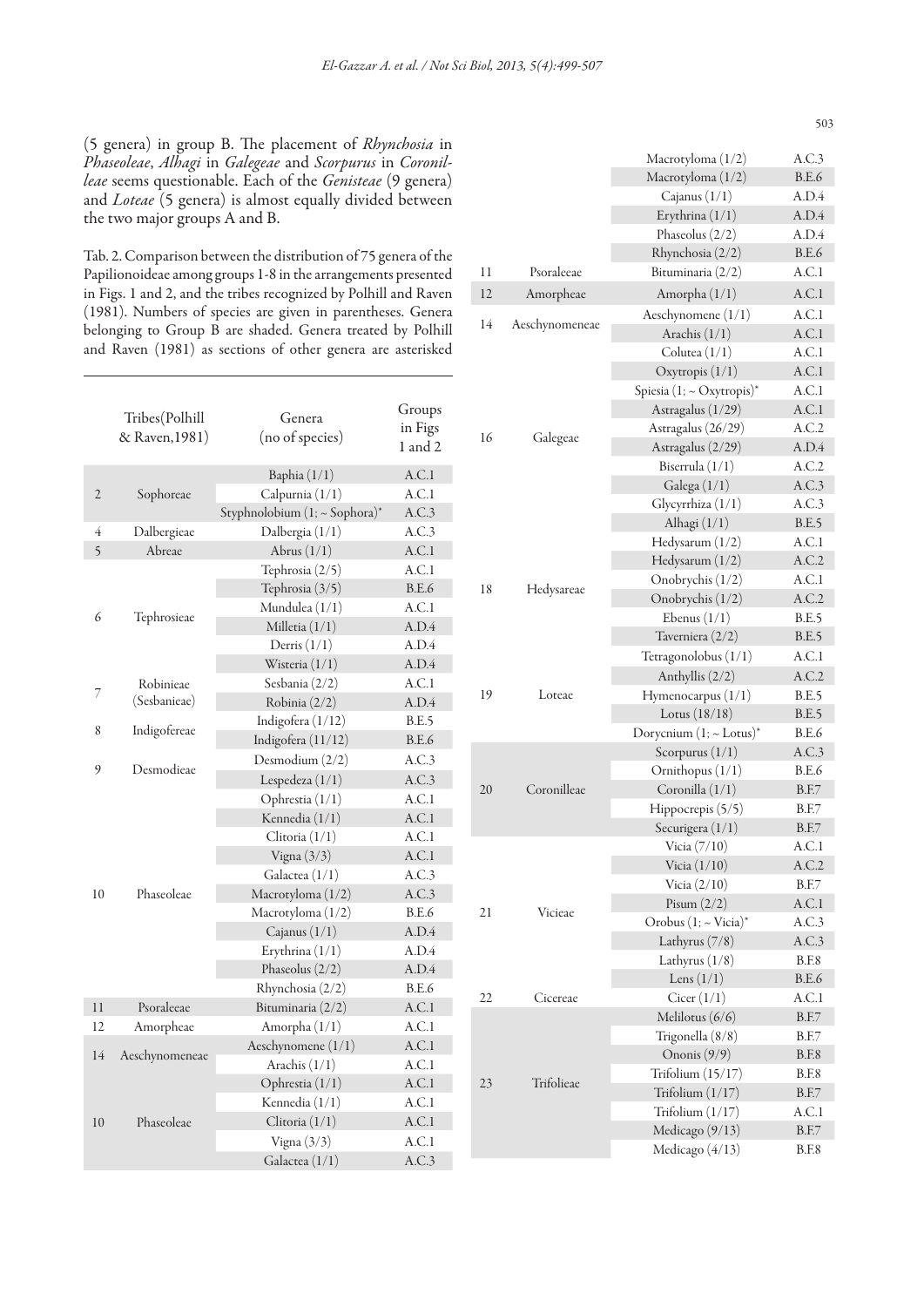|    |               | Crotalaria (4/5)                         | B.E.5        |
|----|---------------|------------------------------------------|--------------|
| 29 | Crotalarieae  | Crotalaria (1/5)                         | <b>B.F.7</b> |
|    |               | Lotononis $(2/2)$                        | <b>B.E.5</b> |
| 31 | Thermopsideae | Anagyris $(1/1)$                         | A.C.1        |
| 32 | Genisteae     | Lupinus $(3/3)$                          | A.C.1        |
|    |               | Argyrolobium $(1/2)$                     | A.C.3        |
|    |               | Argyrolobium $(1/2)$                     | B.E.5        |
|    |               | Adenocarpus $(1/1)$                      | A.C.3        |
|    |               | Lembotropis $(1, \sim \text{Cytisus})^*$ | A.C.3        |
|    |               | Ulex(1/1)                                | A.C.3        |
|    |               | Calicotome $(1/1)$                       | B.E.5        |
|    |               | Genista $(2/2)$                          | B.E.5        |
|    |               | Teline $(1, \sim \text{Genista})^*$      | <b>B.E.5</b> |
|    |               | Retama $(1/1)$                           | B.E.5        |
|    |               |                                          |              |

Based on data of sequencing nuclear ribosomal DNA, Allan and Porter (2000) proposed submerging the *Coronilleae* into the *Loteae* and a indicated a bio-geographic distinction within the combined tribe between the New Word Lotus s.l clade and the Old World Lotus s.l. clade. Although the sample of species representing these two tribes in the present study belongs predominantly to the Old World, the dispersal of their species among the three basal groups of group A.C. and three of the basal groups of Group B (B.E.5, B.E.6 and B.F.7) in Tab. 2 does not corroborate the results of Allan and Porter (2000).

## *The generic concept in Papilionoideae*

The distribution of species representing the 75 genera among the eight groups in Figs. 1 and 2 is set against the tribes and sub-tribes recognized in the latest and most comprehensive classification of the Papilionoideae by Polhill and Raven (1981) in Tab. 2. This arrangement facilitated putting the taxonomic robustness of these genera to a practical test. Accordingly, the 29 genera represented in the present study by more than one species each are distinguishable into the following three categories:

1. Highly coherent genera with all of their representatives appearing together in only one of groups 1-8 (17 genera): *Sesbania* (2 spp.), *Lupinus* (3 spp.), *Pisum* (2 spp.), *Vigna* (3 spp.), *Bituminaria* (2 spp.), *Anthyllis* (2 spp.), *Desmodium* (2 spp.), *Robinia* (2 spp.), *Phaseolus* (2 spp.), *Lotononis* (2 spp.), *Taverniera* (2 spp.), *Lotus* (18 spp.), *Hippocrepis* (5 spp.), *Melilotus* (6 spp.), *Ononis* (9 spp.), *Trigonella* (7 spp.), and *Genista* (2/2).

2. Nearly coherent genera (7 genera): *Vicia* (7/10 spp. in group A.C.1), *Astragalus* (26/29 spp. in group A.C.2), *Lathyrus* (7/8 spp. in group A.C.3), *Crotalaria* (4/5 spp. in group B.E.5), *Indigofera* (11/12 spp. in group B.E.6), *Medicago* (9/13 spp. in group B.F.7), and *Trifolium* (15/17 spp. in group B.F.8).

3. Disrupted genera (5 genera): *Tephrosia* with two species in group A.C.1 and three species in group B.E.6, *Argyrolobium* with one species in each of groups A.C.3 and B.E.5, *Macrotyloma* with one species in each of groups

A.C.3 and B.E.6, and *Onobrychis* and *Hedysarum* with 1 species each in each of groups A.C.1 and A.C.2.

Out of these 29 genera, 17 seem taxonomically robust, followed by seven almost equally coherent genera, whereas the two species representing each of *Onobrychis* and *Hedysarum* were disbanded in groups A.C.1 and A.C.2. *Representatives* of *Tephrosia*, *Macrotyloma* and *Argyrolobium* together with some species of *Vicia*, *Lathyrus* and *Trifolium* crossed the boundary between the two major groups A and B in Fig. 1 and Tab. 2. In the category of seven nearly coherent genera, the separation of some splinter species from the main aggregation of their relatives in the same genus emphasizes the need to re-evaluate the intraspecific relationships of such genera by more detailed studies based on larger numbers of their species. This is best exemplified by the isolation of *Astragalus* kahiricus in group A.D.4 and A. fresenii and A. penduliflora in group A.C.1 instead of group A.C.2 where all other 26 *Astragalus* species are placed together. Generally, this categorization of genera seems to indicate a relatively sound generic concept in the *Papilionoideae*, especially in the case of such megagenera as *Astragalus* which occupies a prominent position among the largest angiosperm genera ( Jer-Ming Hu *et al.*, 2013).

It is worth noting that Tab. 2 includes six genera treated by Polhill and Raven (1981) as sections or sub-sections of larger genera but recognized as distinct genera comprising species with currently accepted names in "www.the plant list.org" and "www.tropicos.org". Four of these segregate genera (*Spiesia* as ~*Oxytropis*; *Dorycnium* as ~*Lotus*; *Orobus* as ~*Vicia*; *Teline* as ~*Genista*), appear inseparable from their larger relatives, thus supporting the treatment of Polhill and Raven (1981) and providing fresh evidence favoring re-uniting them with their close allies.

In view of the foregoing remarks it seems advisable to subject larger samples of genera and species of the Leguminosae-*Papilionoideae* to much detailed studies based on the comparative recording of the widest possible range of variation in the plants' characters and subjecting the output to a number of numerical analyses with variable combinations of similarity assessment algorithms and clustering procedures, in order to select the classification which best imposes a clear pattern on the distribution of the recorded characters among the plants. Special emphasis should be laid on such genera as *Tephrosia*, A*rgyrolobium, Macrotyloma*, *Hedysarum* and *Onobrychis* as well as such relatively large tribes as the *Genisteae* and *Loteae* whose representative species failed to emerge together in only one of groups 1-8 or were dispersed between the two major Groups A and B.

## References

Allan GJ, Porter JM (2000). Tribal delimitation and phylogenetic relationships of *Loteae* and *Coronilleae* (*Faboideae: Fabaceae*) with special reference to *Lotus*: evidence from nu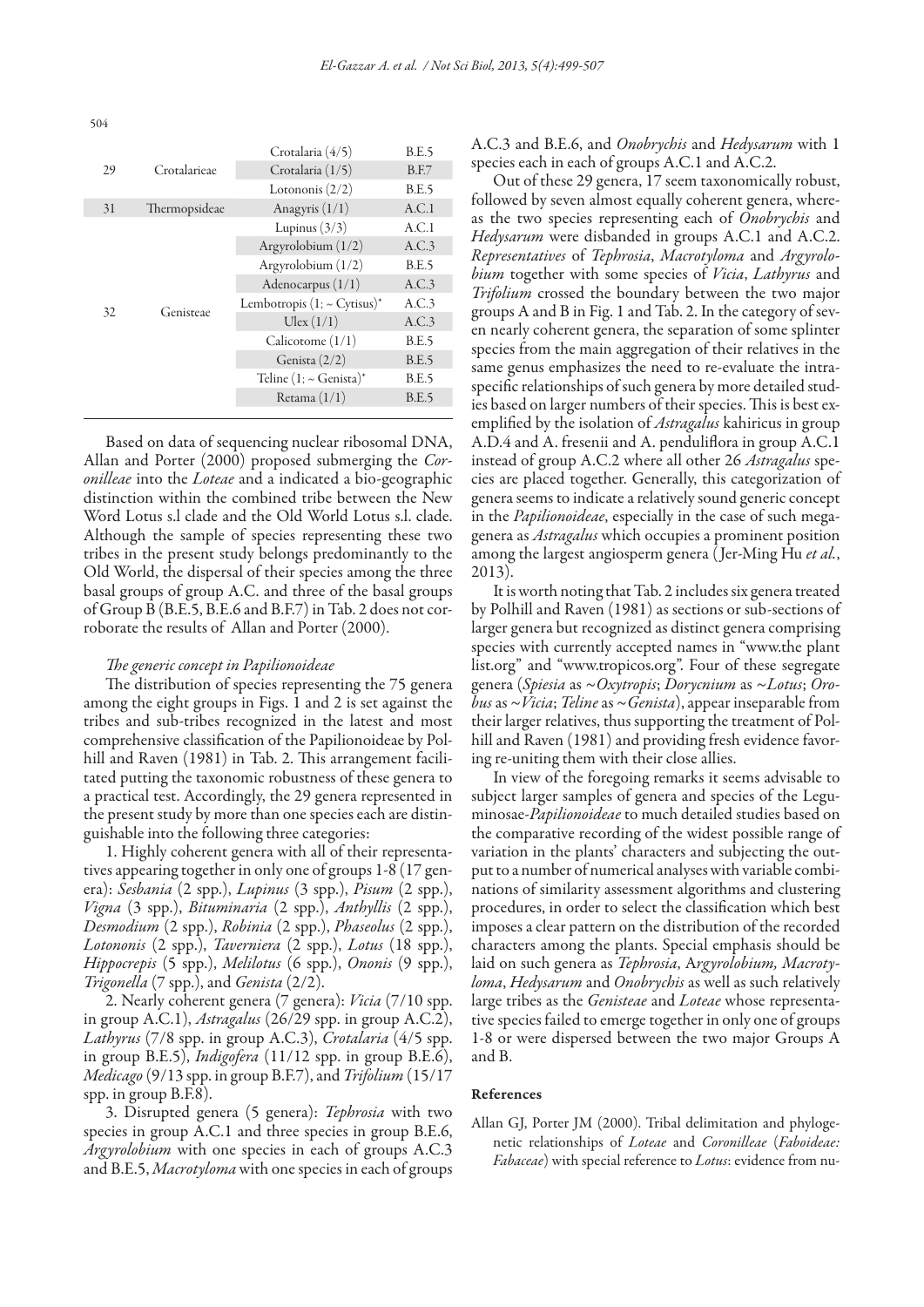clear ribosomal ITS sequences. American J Bot 87(12):1871- 1881.

- Ali SI (2013). Papilionaceae Giseke, Flora of Pakistan. [www. tropicos.org/name/50304858?projectid=32].
- APG (2012). Angiosperm Phylogeny Group. Fabales. [www. mobot.org/mobot/research/APweb/orders/fabalesweb. htm].
- Andrews FW (1952). The Flowering Plants of the Anglo-Egyptian Sudan, 2. T. Buncle & Co. Ltd., Abroath, Scotland. p. 163-248.
- Bentham G, Hooker JD (1865). Leguminosae. Genera Plantarum 1(2):434-600. Lovell Reeve & Co, London.
- Boulos L (1999). Flora of Egypt. Azollacae-Oxalidacae. Al-Hadara Publishing. Cairo, 1:249-372.
- Boulos L (2009). Flora of Egypt Checklist. Revised annotated edition. Al-Hadara Publishing, Cairo, p. 88-118.
- Champagne CEM, Goliber TE, Wojciechowski MF, Mei RW, Townsley BT, Wang K, Paz MM, Geeta R, Sinha NR (2007). Compound leaf development and evolution in the legumes. The Plant Cell 19:3369-3378.
- Davis PH (1969). Leguminosae, Flora of Turkey and the East Aegean Islands, 3. Edinburgh University Press, Edinburgh. p 1-597.
- De Candolle AP (1825). Ordo LXIII Leguminosae. Prodromus Systematis Naturalis Regni Vegetabilis 2:93-524.
- Doyle JJ, Luckow MA (2003). The rest of the iceberg. Legume diversity and evolution in a phylogenetic context. Plant Physiol 131:900-910.
- Doyle JJ, Doyle GL, Ballenger JA, Dickson EE, Kajita T, Ohashi H (1997). A phylogeny of the chloroplast gene rbcL in the Leguminosae: taxonomic correlations and insights into the evolution of nodulation. Am J Bot 84(4):541-555.
- El-Gazzar A (1979). Ravenelia and its segregates (Uredinales) as indicators of taxonomic affinity in Leguminosae. Symbolae Botanicae Upsaliense 22(4):182-193.
- El-Gazzar A (1981). Systematic implications of susceptibility to Uromyces rusts in Leguminosae. In R.M. Polhill and P.H. Raven (eds.) "Advances in Legume Systematics". Part 2. Royal Botanic Gardens, Kew, UK. Academic Press, London and New York.
- El-Gazzar A, El-Fiki MA (1977). The main subdivisions of Leguminosae. Botaniska Notiser 129:71-375.
- El-Gazzar A, Abdel Ghani MM, El-Husseini NM, Khattab AA (2012). Computer-generated keys to the flora of Egypt. 5. The Leguminosae-*Papilionoideae*. Assiut University J Bot 41(2):129-181.
- Flora Iberica (2013). [www.floraiberica.es/floraiberica/texto/ pdfs/07\_LEGUMINOSAE.pdf ].
- Flora of China (2013). [www.efloras.org/florataxon.aspx?flora\_ id=2&taxon\_id=10355#key-1-8].
- Holmgren PK, Holmgren NH, Barnett LC (1990). Index Herbariorum. Part 1. The Herbaria of the World. Regnum Veg-

etabile 120, p. 693.

- Isely D (1955). Observations on seeds of the Leguminosae: Mimosoideae and Caesalpinioideae. Proceedings of the Iowa Academy of Science 62:142-149.
- Isely D (1981). Leguminosae of the United States. Memoirs of the New York Bot Gard 25:128-213.
- Jer-Ming Hu, Sanderson MJ, Wojciechowski MF (2013). Introduction. [http:// loco.biosci.arizona.edu/astragalus/introduction.htm].
- Käss E, Wink M (1995). Molecular phylogeny of the *Papilionoideae* (Family Leguminosae): RbcL gene sequences versus chemical taxonomy. Acta Bot 108:149-162.
- Käss E, Wink M (1996). Molecular evolution of the Leguminosae: phylogeny of the three subfamilies based on rbc Lsequences. Biochemical Systematics and Ecology 24(5): 365-378.
- Käss E, Wink M (1997). Phylogenetic relationships in the Papilionoideae (family Leguminosae) based on nucleotide sequences of cpDNA (rbcL) and ncDNA (ITS 1 and 2). Mol Phylogenet Evol 8(1):65-88.
- Kajita T, Ohashi H, Tateishi Y, Bailey CD, Doyle JJ (2001). rbcL and legume phylogeny, with particular reference to *Phaseoleae*, *Millettieae* and *Allies.* System Bot 26(3):515-536.
- Kirkbride JH Jr., Gunn CR, Weitzman AL (2003). Fruits and seeds of genera in the subfamily Faboideae (*Fabaceae*). Technical Bulletin number 1890, Agricultural Research Service, United States Department of Agriculture. p. 1-84.

 [also available at: www.ars.usda.gov/is/np/FruitsSeeds/FS1- 00Front.pdf ].

- McCune B (1997). PC-ORD version 5, for Windows. Specifications. [http://home.centurytel.net/~mjm/winspecs.htm].
- Polhill RM, Raven PH (1981). Advances in Legume Systematics. Part 1. Royal Botanic Gardens, Kew.
- Taubert P (1891-1894). Leguminosae. In: Die Naturlichen Pflanzenfamilien. Engler A and Prantl K (eds.), III(3):70- 288.
- Watson L, Dallwitz MJ (1992 onwards). The Families of Flowering Plants, illustrations, identification, and information retrieval. Version 19th December 2012 [http://delta-intkey. com/angio/www/legumino.htm].
- Wojciechowski MF, Lavin M, Sanderson MJ (2004). A phylogeny of legumes (Leguminosae) based on analysis of the plastid MATK gene resolves many well-supported subclades within the family. Am J Bot 91(11):1846-1862.
- Zohary M (1987). Flora Palaestina. Part two. Platanaceae to Umblliferae. The Israel Academy of Sciences and Humanities, Jerusalem, pp. 34-224.

*Appendix. Alphabetical arrangement of full names of 226 species and infra-specific taxa representing 75 genera of the Leguminosae-Papilionoideae and their abbreviations (heavy-bold in parentheses) used in the construction of the dendrograms in Figs. 1 and 2.*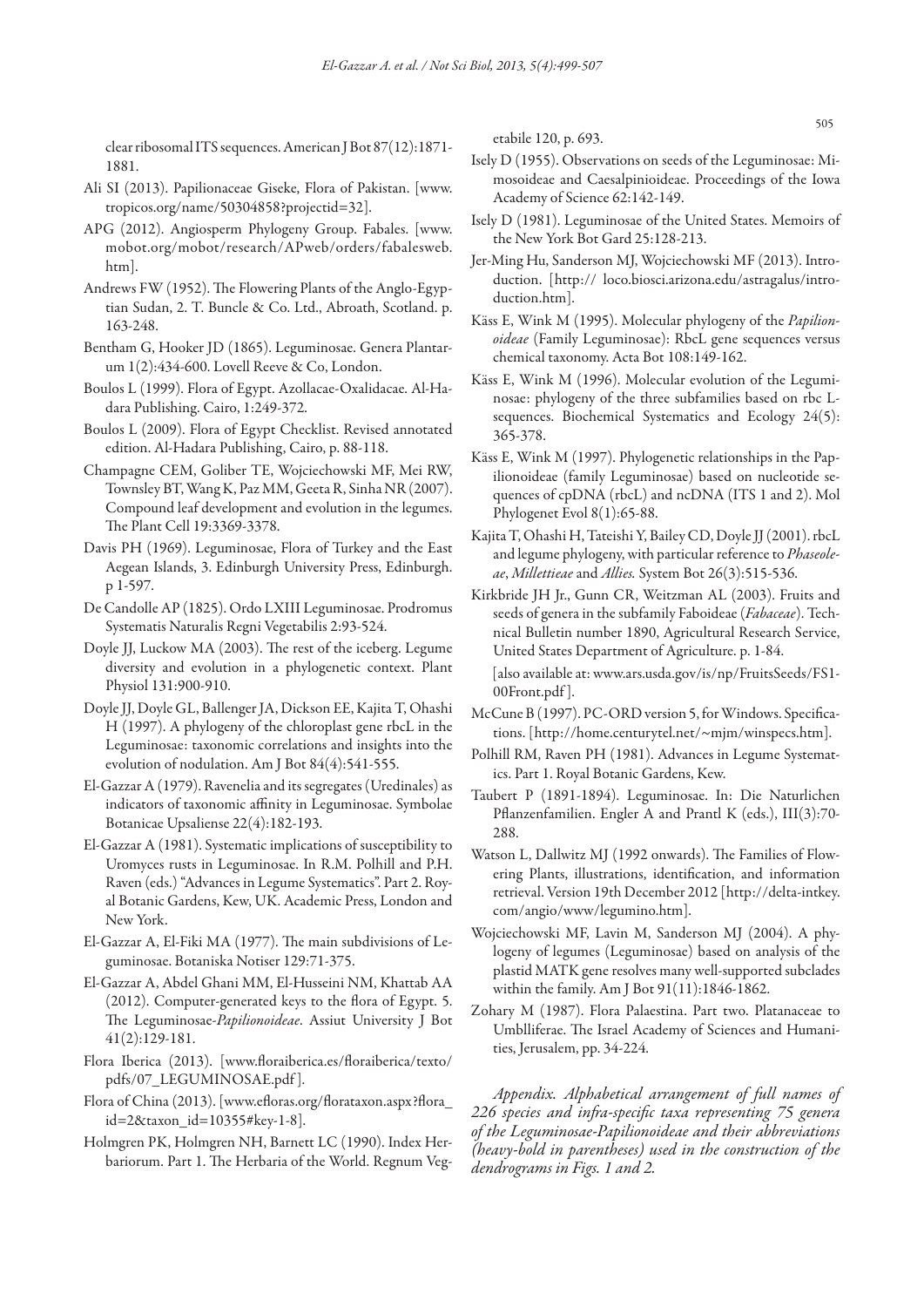506

*A: Abrus precatorius L. (abrprcto), Adenocarpus cincinnatus (Ball.) Maire (adenocin), Aeschynomene elaphroxylon (Guill. & Perr.) Taub. (aschnmel), Alhagi graecorum Boiss. (alhgrcom), Amorpha fruticosa L. (amrphfrt), Anagyris foetida L. (angyfotd), Anthyllis tetraphylla L. (anthtetp), Anthyllis vulneraria L. subsp. maura (Beck) Maire (anthvuln), Arachis hypogea L. (arachhyp), Argyrolobium arabicum (Decne.) Jaub.& Spach (argyarab), Argyrolobium uniflorum (Decne.) Jaub.& Spach (argyunif ), Astragalus amalecitanus Boiss. (astramlc), Astragalus annularis Forssk. (astranul), Astragalus asterias Steven (astrastr), Astragalus boeticus L. (astrbotc), Astragalus bombycinus Boiss. (astrbomb), Astragalus caprinus L. (astrcprn), Astragalus corrugatus Bertol. (astrcrug), Astragalus dactylocarpus Boiss. subsp. acinaciferus (Boiss.) E. Ott (astrdctc), Astragalus echinus DC. (astrechn), Astragalus eremophilus Boiss. (astrermp), Astragalus fresenii Decne. (astrfrsn), Astragalus fruticosus Forssk. (astrfrtc), Astragalus hamosus L. (astrhmos), Astragalus hauarensis Boiss. (astrhurn), Astragalus hispidulus DC. (astrhspd), Astragalus kahiricus DC. (astrkahr), Astragalus macrocarpus DC. subsp. macrocarpus (astrmcro), Astragalus mareoticus Delile (astrmreo), Astragalus penduliflora Lam. (astrapnd), Astragalus peregrinus Vahl subsp. peregrines (astrprgn), Astragalus schimperi Boiss. (astrschm), Astragalus sieberi DC. (astrsibr), Astragalus sinaicus Boiss. (astrsinc), Astragalus sparsus Decne. (astrsprs), Astragalus spinosus (Forssk.) Muschl. (astrspns), Astragalus tribuloides Delile (astrtrbo), Astragalus trigonus DC. (astrtrgn), Astragalus trimestris L. (astrtrms), Astragalus vogelii (Webb) Bornm. (astrvogl).*

*B: Baphia longipedicellata De Wild. subsp. keniensis (Brummitt) Soladoye (baphlong), Biserrula pelecinus L. subsp. pelecinus (bisrplcn), Bituminaria bituminosa (L.) C.H.Stirt. (bitubitu), Bituminaria flaccida (Nabelek.) Greuter (bituflac).*

*C: Calpurina villosa Harv. (calprnvl), Cajanus cajan (L.) Millsp. (cajcajan), Calicotome spinosa (L.) Link (calcotsp), Cicer arietinum L. (cicerart), Clitoria ternatea L. (clittern), Colutea istria Mill. (coluistr), Coronilla scorpioides (L.) Koch (corscorp), Crotalaria aegyptiaca Benth. (crotagyp), Crotalaria impressa Nees. ex Walp. (crotimpr), Crotalaria senegalensis (Pers.) DC. (crotsngl), Crotalaria thebaica (Delile) DC. (crotthbc), Crotalaria microphylla Vahl (crotmcrp).*

*D: Dalbergia sissoo Roxb. ex DC. (dlbrgsis), Derris robusta (DC.) Benth. (derisrbs), Desmodium canadense (L.) DC. (desmcndn), Desmodium laxiflorum DC. (desmlxfl), Dorycnium pentaphyllum Scop. subsp. germanicum (Grimli) Gams (dorcnpnt).*

*E: Ebenus armitagei Schweinf.& Taub. (ebnsarmt), Erythrina caffra Thunb. (erythcfr).*

*G: Galactia elliottii Nutt. (galcelit), Galega officialis L. (galgoffc), Genista canariensis DC. (genstcnr), Genista germanica L. (genstgrm), Glycyrrhiza glabra L. (glycrglb).*

*H: Hedysarum coronarium L. (hedycorn), Hedysarum spinosissimum L. subsp. spinosissimum (hedyspns), Hippocrepis areolata Desv. (hippareo), Hippocrepis constricta Kunze (hippcons), Hippocrepis cyclocarpa Murb. (hippcycl), Hippocrepis multisiliquosa L. (hippmult), Hippocrepis unisiliquosa L. (hippunis), Hymenocarpos circinnatus (L.) Savi (hymncirc).*

*I: Indigofera arabica Jaub.& Spach (indgarab), Indigofera argentea Burm. f. (indgargn), Indigofera articulata Gouan. (indgartc), Indigofera coerulea Roxb. var. coerulea (indgcoer), Indigofera colutea (Burm. f.) Merr. (indgcolu), Indigofera cordifolia Roth (indgcord), Indigofera hochstetteri Baker (indghoch), Indigofera oblongifolia Forssk. (indgobln), Indigofera sessiliflora DC. (indgsess), Indigofera spiniflora Boiss. (indgspni), Indigofera spinosa Forssk. (indgspno), Indigofera trita L. subsp. subulata (Vahl ex Poir.) Ali var. nubica (J. B. Gillett) Boulos & Schrire (indgtrta).*

*K: Kennedia coccinea (Curtis) Vent. (kenedcoc).*

*L: Lablab purpureus (L.) Sweet (labpurpr), Lathyrus annuus L. (latyanus), Lathyrus aphaca L. (latyapha), Lathyrus gorgonei Parl. (latygorg), Lathyrus hirsutus L. (latyhirs), Lathyrus marmoratus Boiss.& Blanche (latymrmo), Lathyrus sativus L. (latystvs), Lathyrus setifolius L. (latystif ), Lathyrus sphaericus Retz. (latysphr), Lembotropis nigricans (L.) Griseb. (lembnigr), Lens culinaris Medik. subsp. culinaris (lensculn), Lespedeza bicolor Turcz. (lspdzbcl), Lotononis lupinifolia (Boiss. ex Jaub. & Spach) Benth. (lotnlupn), Lotononis platycarpa (Viv.) Pic. Serm. (lotnplat), Lotus angustissimus L. (lotsangs), Lotus arabicus L. (lotsarbs), Lotus creticus L. (lotscrtc), Lotus cytisoides L. (lotscyts), Lotus edulis L. (lotsedls), Lotus glaber Mill. (lotsglbr), Lotus glinoides Delile (lotsglnd), Lotus halophilus Boiss.& Spruner (lotshalp), Lotus hebranicus Hochst. ex Brand (lotsherb), Lotus lalambensis Schweinf. (lotslala), Lotus lanuginosus Vent. (lotslanu), Lotus nubicus Baker (lotsnubc), Lotus ornithopodioides L. (lotsornt), Lotus palustris Willd. (lotsplst), Lotus pedunculatus Cav. (lotspdnc), Lotus peregrinus L. (lotsprgn), Lotus polyphyllos E. D. Clake (lotspoly), Lotus tetragonolobus L. (lotstetr), Lupinus albus L. (lupnalbs), Lupinus angustifolius L. (lupnangs), Lupinus digitatus Forssk. (lupndgit).*

*M: Macrotyloma axillare (E. Mey.) Verdc. (mcrotaxl), Macrotyloma biflorum (Schum. & Thonn.) Hepper (mcrotbfl), Medicago arabica (L.) Huds. (medcarab), Medicago coronata (L.) Bartal. (medccoro), Medicago granadensis Willd. (medcgran), Medicago intertexta (L.) Mill. var. Ciliaris (L.) Heyn (medcintx), Medicago laciniata (L.) Mill. (medclacn), Medicago littoralis Rohde ex Loisel. (medclitt), Medicago lupulina L. (medclupu), Medicago minima (L.) L. (medcminm), Medicago orbicularis (L.) Bartal. (medcorbc), Medicago polymorpha L. (medcpoly), Medicago rigidula (L.) All. (medcrigd), Medicago sativa L. (medcstva), Medicago truncatula Gaertn. (medctrun), Melilotus albus Medik. (melialbs), Melilotus elegans Salzm. ex Ser. (melielgn), Melilotus indicus (L.) All. (meliindc), Melilotus messanensis (L.) All. (melimess), Melilotus segetalis (Brot.)*